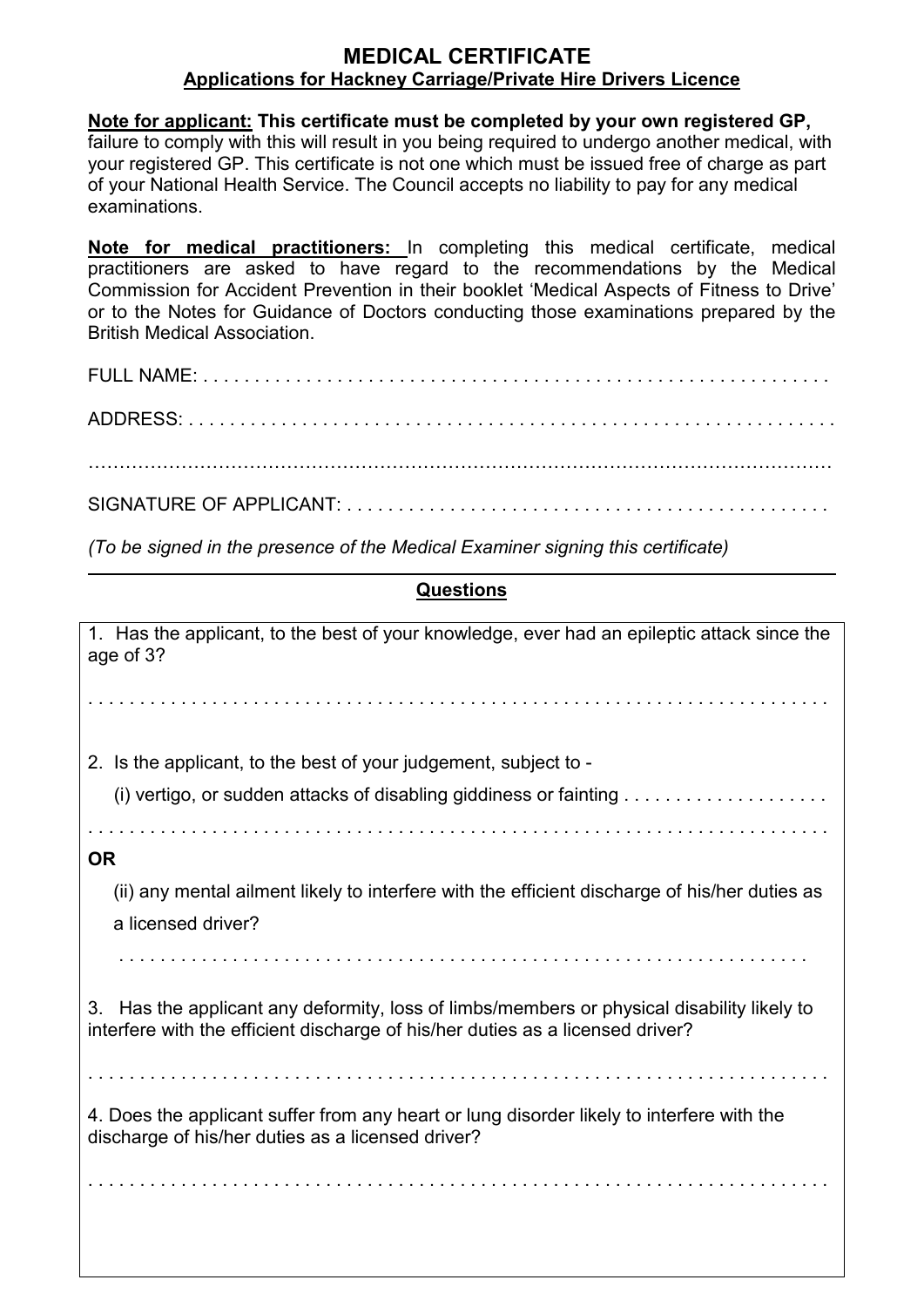| 5. Is there any serious hearing defects? And if so to what extent?                            |
|-----------------------------------------------------------------------------------------------|
|                                                                                               |
|                                                                                               |
|                                                                                               |
| 6. Does the applicant show any evidence of addiction to the excessive use of alcohol or       |
| drugs?                                                                                        |
|                                                                                               |
|                                                                                               |
| 7. Does the applicant appear to be suffering from any other disease or physical disability    |
| likely to interfere with the efficient discharge of his/her duties as a licensed driver OR to |
| cause the driving of a licensed vehicle by him/her to be a source of danger to the            |
| public?                                                                                       |
|                                                                                               |
|                                                                                               |
|                                                                                               |
| 8. (i) Acuity of vision (with glasses if worn) by Snellens type test:                         |
|                                                                                               |
| $(ii)$ Left Eye $\ldots \ldots \ldots$<br>$(i)$ Right Eye $\dots \dots \dots$                 |
|                                                                                               |
| (ii) Did the applicant wear his/her own glasses/contacts for this test?                       |
|                                                                                               |
|                                                                                               |
|                                                                                               |
| (iii) Is the applicant's field of vision by hand test satisfactory?                           |
|                                                                                               |
|                                                                                               |
|                                                                                               |
| (iv) Did you consider that the applicants vision is likely to cause the driving by him/her of |
| a licensed vehicle to be a source of danger to the public?                                    |
|                                                                                               |
|                                                                                               |
| (This question need only be answered if the acuity with glasses, if worn, is below 6/12 with  |
| one eye and 6/38 with the other eye, or if the field of vision is not satisfactory)           |
|                                                                                               |
| 9. In your opinion, does the applicant qualify for exemption from carrying dogs in a          |
| vehicle?                                                                                      |
|                                                                                               |
|                                                                                               |
|                                                                                               |
|                                                                                               |
|                                                                                               |
|                                                                                               |
|                                                                                               |